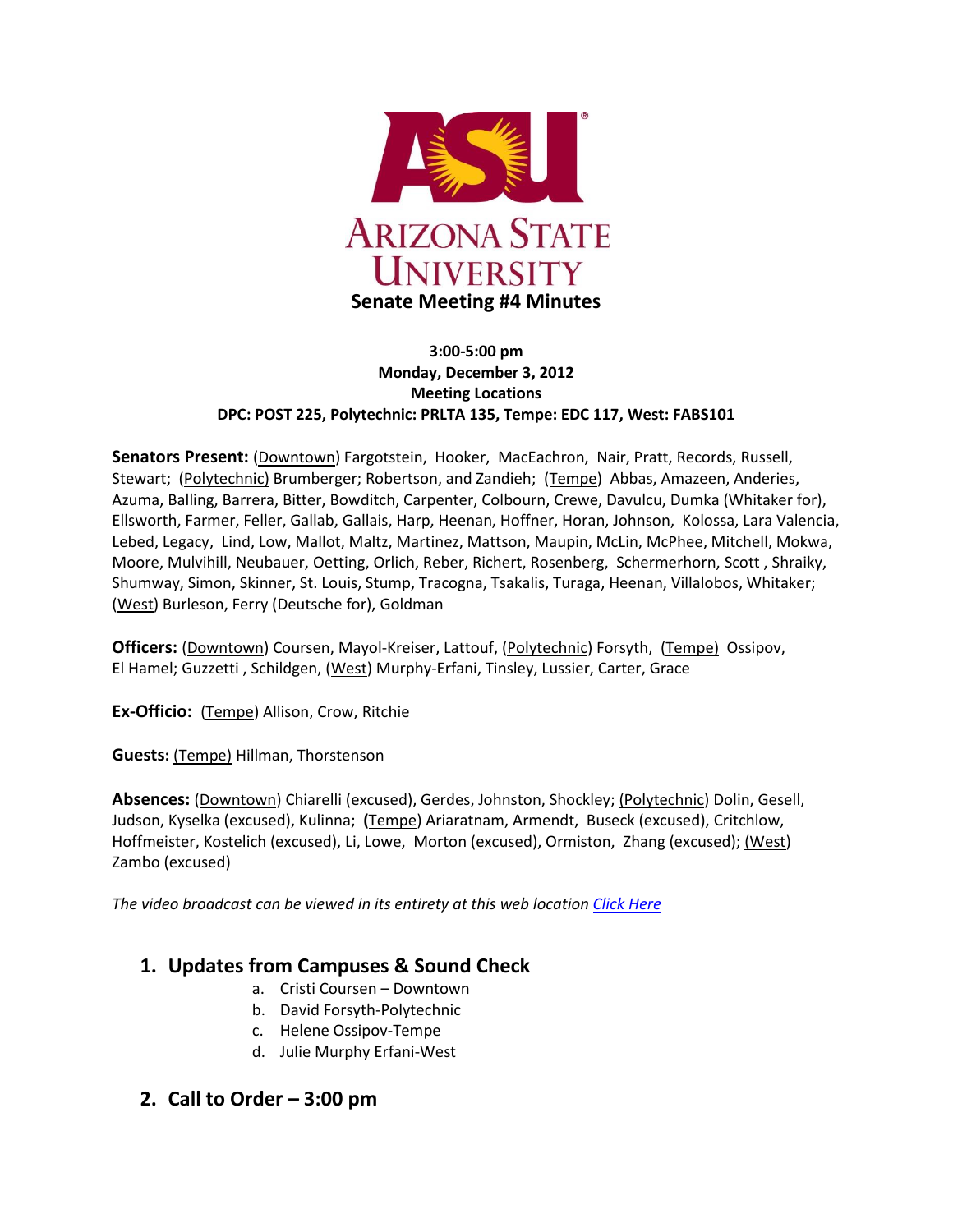a. Total Attendance by Clicker – 75 members were present

# **3. President's Report** (Michael Crow)

President Crow reported that for the first time in the history of this institution that our student body is representative of the socioeconomic diversity of the state of Arizona. President Crow also reported on a variety of other success metrics that ASU has achieved and commended faculty on having the highest winning percentage of Fulbright scholars in the nation. He also reviewed ramifications of the failure of Prop 204 and presented state fiscal options/plans moving forward, including one-time only requests for technology and infrastructures issues. Other issues were presented and then questions were taken from each of the campuses

# **4. Report from Tina Thorstenson, ASU Assistant Vice President and Chief Information Security Officer for UTO**

Tina Thorstenson gave a report dealing with Information security at ASU. Ms. Thorstenson presented current statistics on security breaches and reviewed the universities methodology, processes and diligence in working to eliminate these data threats. Ms. Thorstenson also reviewed upcoming policy options for dealing with data threats as well as provided some effective practices and tips and tricks for avoided data breaches/threats. The full report including how to report data threat concerns can be viewed on the University Senate website under the documents tab.

Mark Lussier explained to the Senate that substantial work between the UAC and UTO had occurred and the verbiage for senate motion 2013-1 had been substantially altered to address previous concerns by the senate.

In light of the effort made by the UAC and UTO to rework the verbiage in ACD-125 a motion was made at West (seconded) to un-table Motion 2013-01.

A vote was taken to take Senate Motion 2013-1 off of the table.

**Final Votes Recorded: Yes=70 No=3 Abstain=3 The motion to take Senate Motion 2013-1 off of the table was approved**

With 2013-1 off the table and no further discussion occurring a vote was taken.

**Final Votes Recorded: Yes = 62 No=6 Abstain=8 Senate Motion 2013-1 was approved**

**5. UAC Report (**Mark Lussier)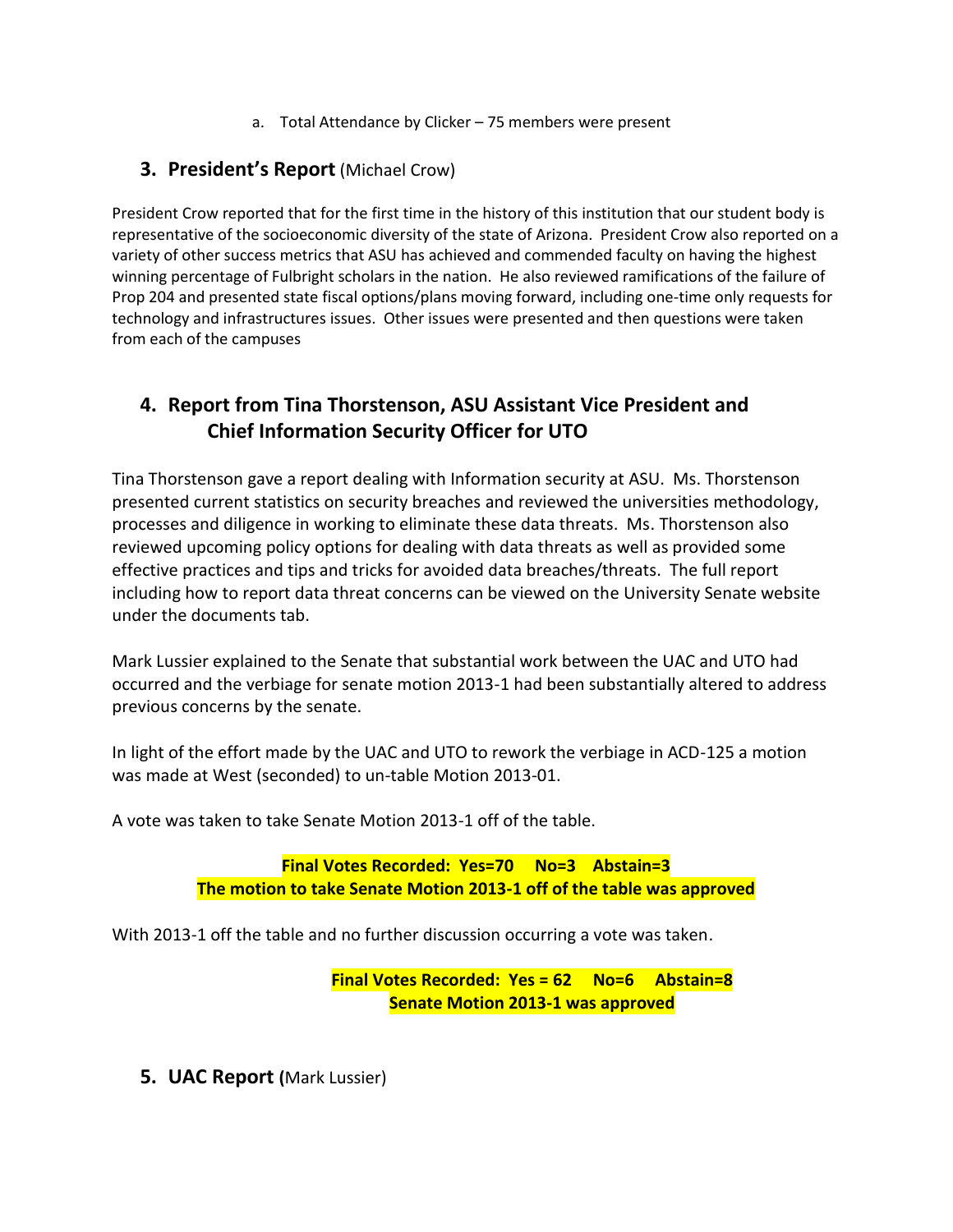Dr. Lussier reported on three updates to the Senate. The Downtown campus bookstore issues related to adequate service were resolved by internal communications between the UAC, Mr. Ray Jensen and Mr. Sam Wheeler and numerous Downtown campus senators and leadership members. To date the UAC is satisfied that there are proper protocols in place to not only correct issues but further improve service to faculty. Senators were asked to view/review the shared governance document on the Senate website so that they are familiar with the agreement between faculty/AP's and Administration. Finally, ASU will be hosting the Spring 2013 Coalition of Pac-12 faculty leadership conference on April 12-13, 2013.

# **6. Old Business:**

a. **CAPC:** Consent agenda motions including new course proposals found in Appendix A of the Agenda

Dr. Maltz introduced the consent agenda items as published on the Senate Web page. The chair called for questions, no questions were asked and the consent agenda noted below was brought to a vote.

- Senate **[Motion 2013-10](http://usenate.asu.edu/node/4439)** Request from the Walter Cronkite School of Journalism and Mass Communication for the establishment of an undergraduate degree-BA in Mass Communication and Media Studies
- Senate **[Motion 2013-11](http://usenate.asu.edu/node/4440)** Request from the College of Health Solutions for the establishment of the School of the Science of Health Care Delivery
- Senate **[Motion 2013-12](http://usenate.asu.edu/node/4441)** Request from the New College of Interdisciplinary Arts and Sciences School of Mathematical and Natural Sciences - for the establishment of an undergraduate degree – BS in Forensics
- Senate **[Motion 2013-13](http://usenate.asu.edu/node/4442)** Request from the College of Health Solutions School of the Science of Health Care Delivery – for the establishment of a graduate degree – MS in the Science of Health Care **Delivery**
- Senate **[Motion 2013-14](http://usenate.asu.edu/node/4443)** Request from the School of Sustainability for the establishment of a graduate certificate – Complex Adaptive Systems Science
- Senate **[Motion 2013-15](http://usenate.asu.edu/node/4444)** Request from the Graduate College for the establishment of a graduate certificate – Responsible Innovation in Science, Engineering and Society
- Senate **[Motion 2013-16](http://usenate.asu.edu/node/4445)** Request from the W.P. Carey School of Business- Office of the Dean for the establishment of a graduate degree -MS in Business Analytics
- Senate **[Motion 2013-17](http://usenate.asu.edu/node/4446)** Request from the School of Letters and Sciences College of Technology and Innovation – for the reorganization of an academic unit – Department of Applied Science and **Mathematics**

Senate **[Motion 2013-18](http://usenate.asu.edu/node/4447)** Request from the Mary Lou Fulton Teachers College – Division of Teacher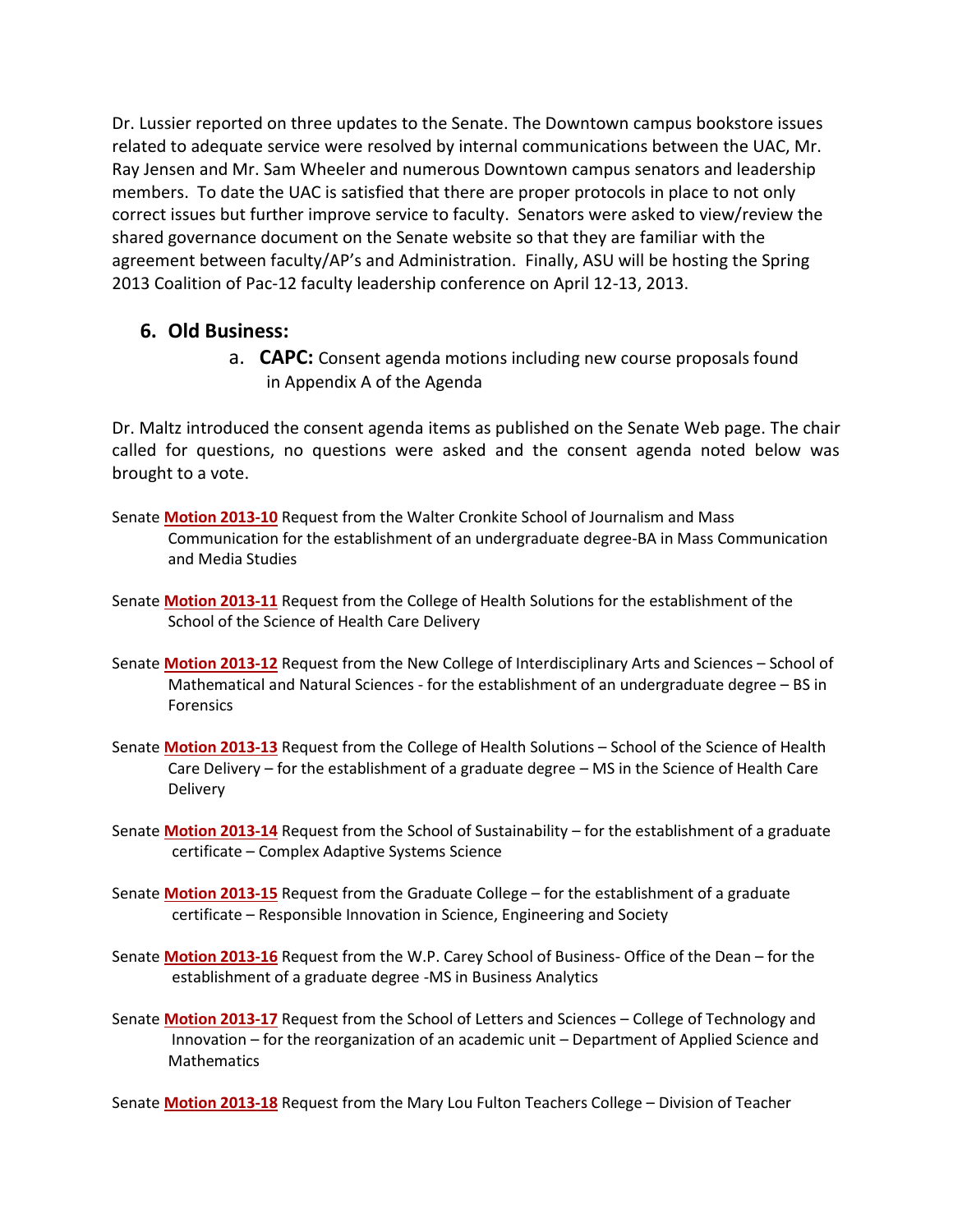Preparation – for the establishment of an undergraduate certificate – Secondary Education

- Senate **[Motion 2013-19](http://usenate.asu.edu/node/4448)** Request from the College of Liberal Arts and Sciences Department of Physics – for the establishment of an undergraduate degree program – BS in Biophysics
- Senate **[Motion 2013-20](http://usenate.asu.edu/node/4449)** Request from the Mary Lou Fulton Teachers College Division of Teacher Preparation – for the establishment of an undergraduate certificate – Games and Impact
- Senate **[Motion 2013-21](http://usenate.asu.edu/node/4450)** Request from the W.P. Carey School of Business Department of Management – for the establishment of an undergraduate degree program – BS in Business Entrepreneurship
- Senate **[Motion 2013-22](http://usenate.asu.edu/node/4453)** Request from the W.P. Carey School of Business Department of Marketing – for the establishment of an undergraduate certificate – Sports Business
- Senate **[Motion 2013-23](http://usenate.asu.edu/node/4454)** Request from the W.P. Carey School of Business Department of Management – for the establishment of an undergraduate certificate – Sales and Marketing Essentials
- Senate **[Motion 2013-24](http://usenate.asu.edu/node/4455)** Request from the W.P. Carey School of Business Office of the Dean for the establishment of a graduate degree program – MS in Supply Chain Management and Engineering

**Final Votes Recorded: 68=Yes 2=No 3=Abstain Senate Motions 2013/10-24 and all new course proposals were approved**

### **7. New Business**

Dr. Maltz introduced CAPC new business items that will be discussed at their next meeting. Individuals with question, comments or concerns were invited to attend the next (or any future) CAPC meeting.

Senate **[Motion 2013-25](http://usenate.asu.edu/node/4460)** Request from the College of Technology and Innovation – Department of Engineering - for the establishment of an undergraduate degree – BS in Information Technology

Senate **[Motion 2013-](http://usenate.asu.edu/node/4461) 26** Request from the College of Technology and Innovation – Department of Engineering - for the establishment of a graduate degree – MS in Engineering

**CAPC Information items can be found in the senate meeting #4 agenda- Appendix B**

### **8. Committee Reports**

**a. University Services and Facilities Committee**: Francisco Lara Valencia reported the general findings of two recent incidences on the Tempe campus: flooding of the Language and Literature building and the failed smoke alarms at the INTDSB B building. Mr. Valencia reviewed the findings and details of each incident providing additional